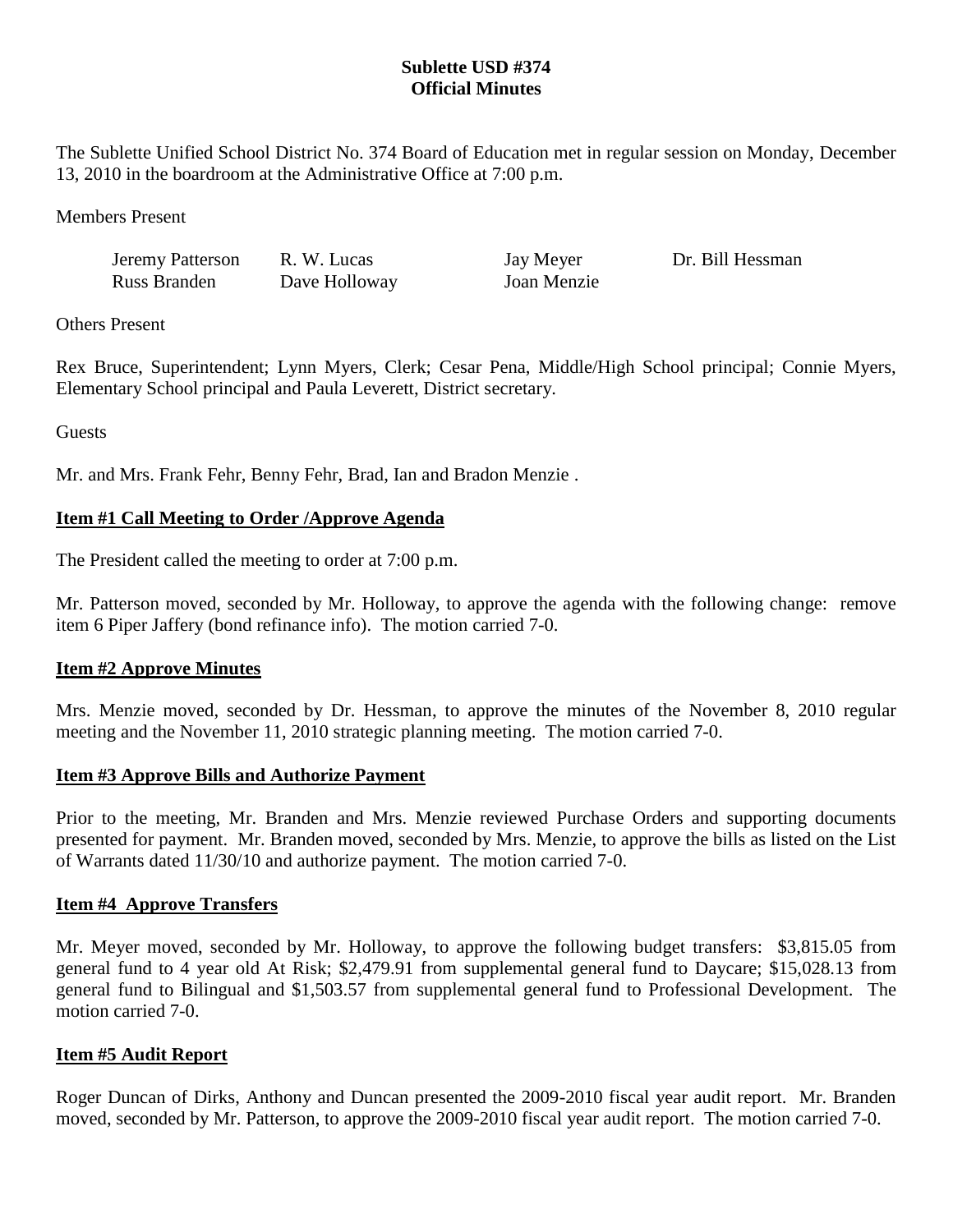Board Minutes Page 2 December 13, 2010

# **PUBLIC FORUM**

There was no public forum.

## **Reports**

#### Curriculum

There was no curriculum report; the committees do not met in December.

### Principals

Mrs. Myers presented Benny Fehr and Bradon Menzie, who won the Soil Conservation Poster contest in Haskell County. They each won a bicycle. She informed the board that the Elementary Christmas program was presented to a packed house. She also reported the  $3<sup>rd</sup>$  grade received the reading challenge award and the  $4<sup>th</sup>$ grade received the math challenge award.

Mr. Pena read a letter from Sally Cauble, state school board member, recognizing the middle/high school for achieving the standard of excellence. He also reported that the high school musical was a huge success and the Christmas program will be Thursday December 16. He informed the board that "Rachel's Challenge" (antibullying program) will be held January 11, 2011.

#### KIDS

Mrs. Paula Leverett presented information on the KIDS system used to report student data to the State Department of Education.

#### SWPRSC/HPEC

Mr. Meyer gave the SWPRSC report. Mr. Lucas gave the HPEC report.

#### Superintendent:

Mr. Bruce informed the board that the state audit is finished and that the heating and air conditioning upgrades at the Elementary school are almost completed.

#### KASB Convention Report

Board members who attended the convention discussed the various meetings they attended.

## **Item #6 Piper Jaffery (bond refinance info)**

This item was removed from the agenda.